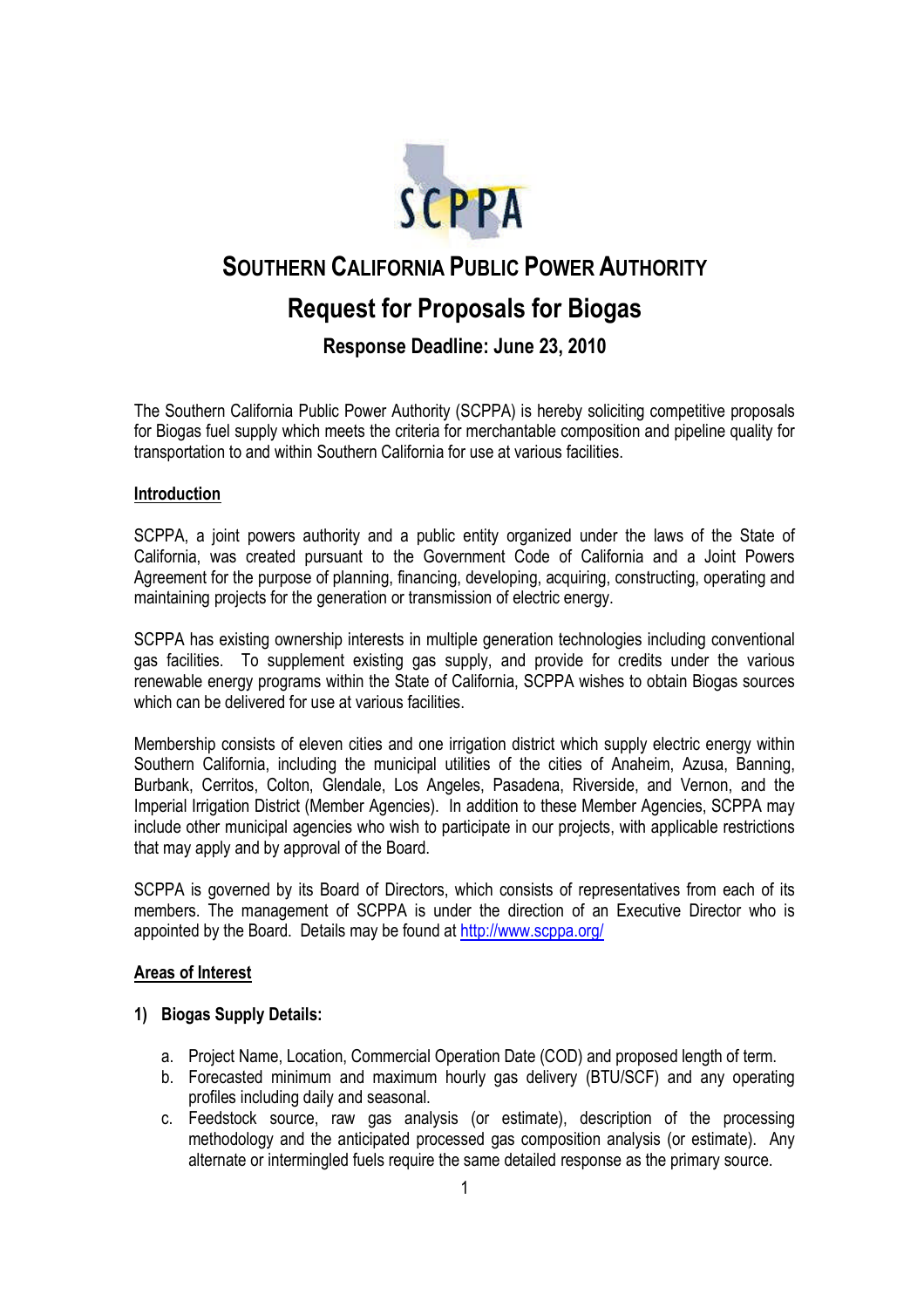- d. Description of how the product presently meets (or process for approval of interconnection under) California Public Utility Commission (CPUC) Rule 39 criteria for access, interconnection, and transmission within the Southern California Gas system.
- e. Description of how the product meets or qualifies under CPUC and the California Energy Commission (CEC) criteria of a renewable organic source and other applicable biogas definitions.
- f. Description of emission controls and, if applicable, any emissions limits that are contained in an air quality permit as applicable to the project location(s).
- g. Describe whether and to what extent any environmental studies have been carried out with respect to the proposed project and how compliance with the California Environmental Quality Act (CEQA) might be effectuated, including, if the Project is located outside California, how Title 14 Section 15277 of the California Administrative Code is addressed by the project.
- h. Description of any production waste products, rates and how the products are disposed, sold or otherwise managed.
- i. Description of how the product will meet CPUC Rule 30 composition specifications including all parameters as identified therein:
	- i. Water Vapor Content and Hydrocarbon Dew Point
	- ii. Heating Value (BTU/SCF)
	- iii. Temperature at the Point of Injection into a Transmission System
	- iv. Total VOCs
	- v. Major Elemental Components:
		- 1. Methane
		- 2. Oxygen
		- 3. Carbon Dioxide
		- 4. Hydrogen
		- 5. Hydrogen Sulfide, Mercaptan and Total Sulfer
		- 6. Ammonia
		- 7. Particulate Vinyl Chloride per CPUC General Order 58A
		- 8. Aldehydes, Ketones and Formaldehyde
		- 9. Biologicals and Spores
		- 10. Hydrocarbons and Halocarbons
		- 11. Mercury
		- 12. Volatile Metals
		- 13. PCBs
		- 14. Pesticides and Pharmaceutical products
		- 15. Siloxanes
		- 16. Volatile Fatty Acids
		- 17. Percentage and composition of any inert material including dust and gum
		- 18. Other as may be applicable under EPA, OSHA, or other regulatory compliance measures.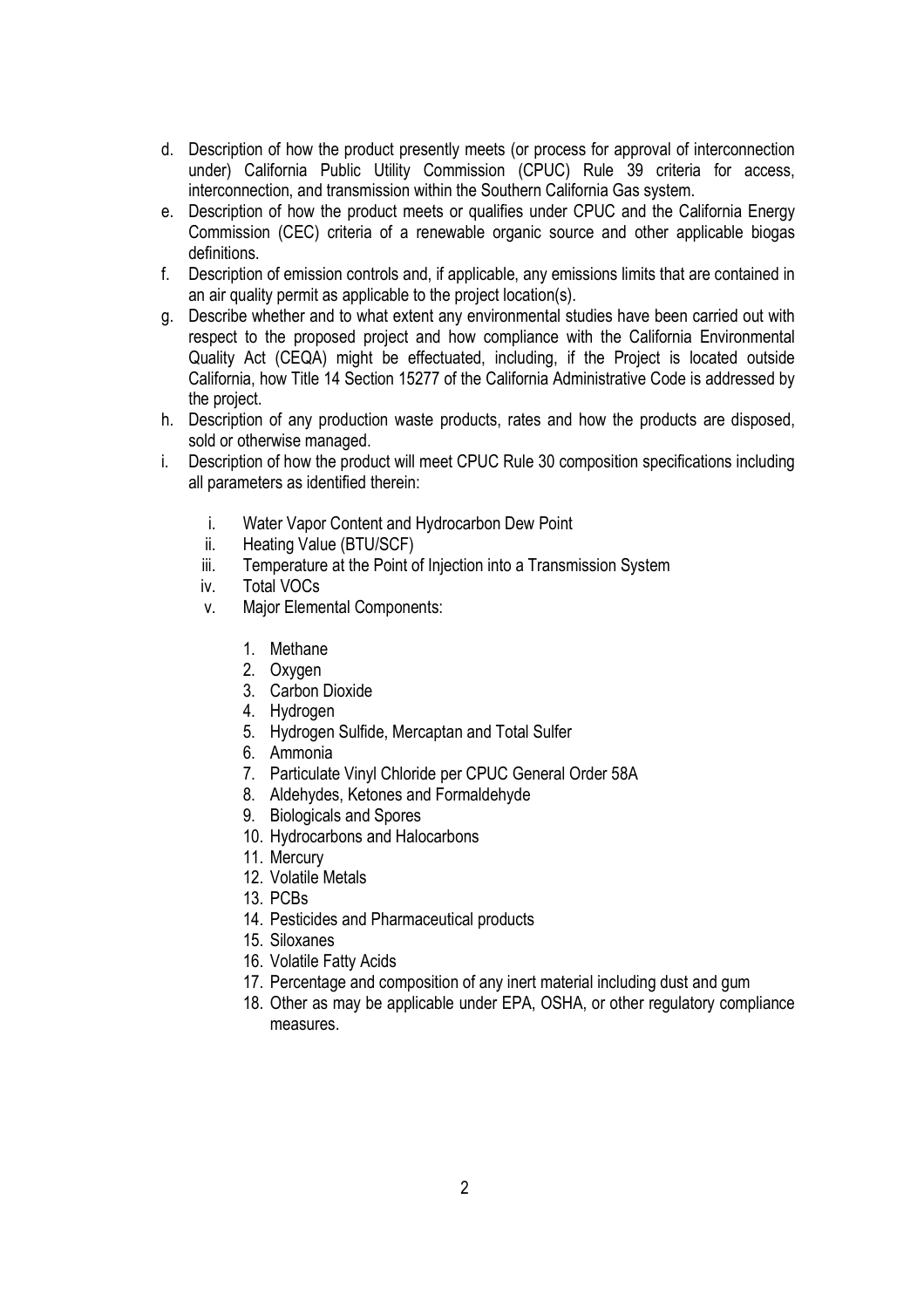# **2) Transmission and Other Related Elements of Gas Delivery:**

- a. Describe pipeline transportation accessibility and feasibility from the project. Define the Point Of Delivery specific to the proposed Fees, and if not an injection point within a marketable system, please outline the estimated costs and development path for a potential interconnection.
- b. Describe any transportation considerations between the project and the end use locations. Specifically, if out of state, any interconnection, wheeling, or swap mechanisms required to facilitate gas delivery to the California Border.
- c. SCPPA members prefer an interconnection whereby a continuous transmission path may be traced from the source to the end use location, even if physically not effectuated due to the normal flow patterns of a gas transmission network system.

# **Proposal Submission Required Elements**

**1) Transmittal Letter:** A brief statement of the Contractor's understanding of the work to be done and commitment to perform the work as scheduled including a summary of exceptions taken to the RFP requirements, statement of work, specifications, and reference to any proposed contractual terms and conditions required by the Proposer. An officer authorized to bind must sign the proposal on behalf of the Proposer and must include the following declarations on the Transmittal Letter:

> "This proposal is genuine, and not sham or collusive, nor made in the interest or in behalf of any person not herein named; the proposer has not directly or indirectly induced or solicited any other proposer to put in a sham bid, or any other person, firm or corporation to refrain from submitting a proposal; and the proposer has not in any manner sought by collusion to secure for themselves an advantage over any other proposer."

- **2) Applicant Information**: Provide legal name of Company, Address, E-mail address, Telephone, Name and Title of individuals authorized to represent the Proposer.
- **3) Proposal:** Provide a description of the proposed project, how it meets the objectives of this RFP, as well as a detailed description addressing all of the Areas of Interest.
- **4) Fees:** SCPPA is interested in discovering the Proposer's capabilities and pricing to make an informed decision and proceed to more specific negotiations. Pricing should be made based on good faith estimates of the requirements defined in this RFP. Detail specific examples or estimates of the fees. Describe how the fees will be determined. Prior to contract award, the successful bidder shall supply a detailed breakdown of the applicable overheads and fringe benefit costs that are part of the labor rates and other direct costs associated with the services to be performed. This RFP requests pricing in terms of "total delivered" gas pricing stated in nominal dollars - \$/MMBtu. Bidders shall have the sole responsibility for transporting the Gas to the Delivery Point(s).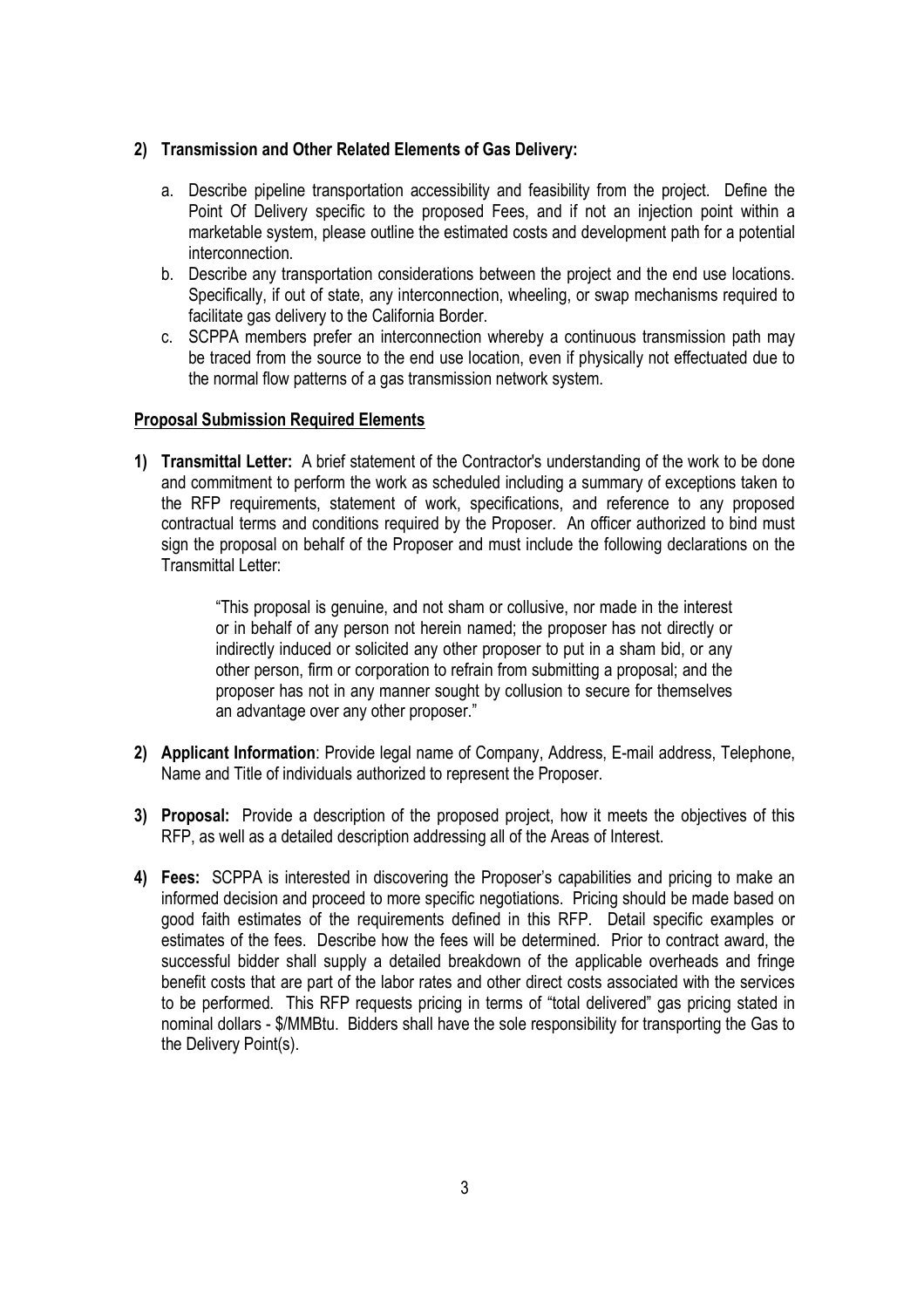- **5) Experience:** Respondent will clearly identify project participants and management team.
	- a. Describe your firm's experience within the engineering and delivery of biogas supply and related services as may be applicable to this request for proposals, your organizational structure, management qualifications, and other contract related qualifications, including number of years firm has been in business.
	- b. List completed and on-going biogas engagements.
	- c. Specify key employees and describe their qualifications, experience and duties related to this RFP, including the office location(s) where work will be performed.
	- d. Provide a commitment statement for the retention and use of key employees as proposed, their availability to initiate and sustain the proposal, as well as planned supplement if not available to assure project delivery.
	- e. State whether Proposer will use subcontractors to perform services pursuant to the contract. Should the use of subcontractors be offered, the Proposer shall provide the same assurances of competence for the subcontractor, plus the demonstrated ability to manage and supervise the subcontracted work. Subcontractors shall not be allowed to further subcontract with others for work on this program. The provisions of this contract shall apply to all subcontractors in the same manner as to the Proposer.
	- f. Respondent shall indicate any and all pending litigation that could affect the viability of respondent's proposal or financial stability.
	- g. Describe whether the Proposer has, within the last three years, rendered any service to SCPPA or to any of SCPPA's members, either as a contractor or subcontractor, either under the current proposer's name or any other name or organization. If so, please provide details (status as prime or subcontractor, brief description of the contract, contract start and end dates, the contract administrator name, and total actual contract expenditures).

#### **Proposal Submission Delivery Requirements**

There will be no initial proposer's conference associated with this Request for Proposals. Clarification questions may be addressed to David Walden at dwalden@scppa.org.

One (1) hard copy of your response, including a Transmittal Letter of authentic offer with wet-ink authority signature, and any supporting documentation should be delivered prior to the end of business day on June 23, 2010, to:

> Southern California Public Power Authority 225 S. Lake Avenue, Suite 1250 Pasadena, California 91101

One electronic copy of your proposal should also be delivered to the address above, preferably on a CD or USB flash-drive, or alternately e-mailed to dwalden@scppa.org.

No contact should be made with the Board of Directors, Committee Members, or SCPPA Participating Members concerning this request for proposals.

All information received by SCPPA in response to this Request For Proposal is subject to the California Public Records Act and all submissions may be subject to review in the event of an Audit.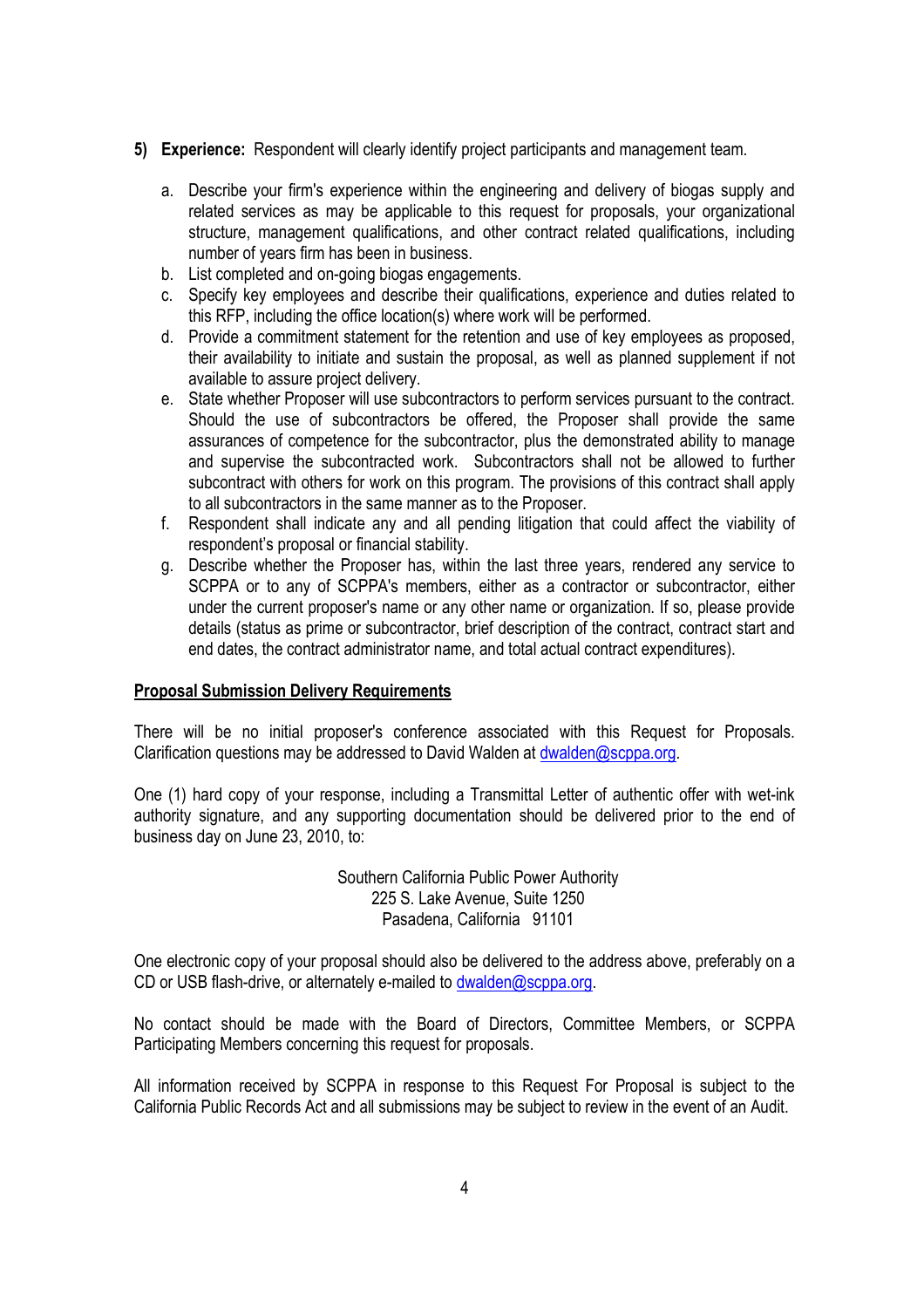#### **Proposal Terms and Conditions**

- 1) SCPPA desires to enter exclusive negotiations with the proposer once selected as may be defined through a signed letter of intent and defined term.
- 2) SCPPA shall determine at its sole discretion the value of any and/or all proposals including price and non-price attributes.
- 3) Proposals may be sub-divided or combined with other proposals, at SCPPA's sole discretion.
- 4) SCPPA shall perform an initial screening evaluation to identify and eliminate any proposals that are not responsive to the RFP, do not meet the minimum requirements set forth in the RFP, are clearly not economically competitive with other proposals, or are submitted by respondents that lack appropriate creditworthiness, sufficient financial resources, or qualifications to provide dependable and reliable services.
- 5) SCPPA may entertain or eliminate proposals immediately upon receipt or at any future time if not clearly defined in the proposal as the end of the period of offer.
- 6) SCPPA reserves the right, without qualification and in its sole discretion, to accept or reject any or all proposals for any reason without explanation to the respondent, or to make the award to that respondent, who, in the opinion of SCPPA, will provide the most value to SCPPA and its customers.
- 7) SCPPA may decline to enter into any potential engagement agreement or contract with any respondent, terminate negotiations with any respondent, or to abandon the RFP process in its entirety.
- 8) SCPPA reserves the right to make an award to the other than the lowest price offer or the proposal evidencing the greatest technical ability or other measure if SCPPA determines that to do so would result in the greatest value to SCPPA and its members.
- 9) Those respondents who submit proposals agree to do so without legal recourse against SCPPA, its members, and their directors, officers, employees and agents for rejection of their proposal(s) or for failure to execute or act on their proposal for any reason.
- 10) SCPPA shall not be liable to any respondent or party in law or equity for any reason whatsoever for any acts or omissions arising out of or in connection with this RFP.
- 11) Respondent shall be liable for all its costs and SCPPA shall not be responsible for any respondent's costs incurred to prepare, submit, or negotiate its proposal, a contract or for any other activity related thereto.
- 12) SCPPA may require certain performance assurances from proposers prior to entering into detailed negotiations for a proposed project. Such assurances may potentially include a requirement that proposers provide some form of performance security.
- 13) Either SCPPA collectively or Member Agencies individually may respond to, or enter into negotiations for a proposal. SCPPA is not responsible or liable for individual Member Agency